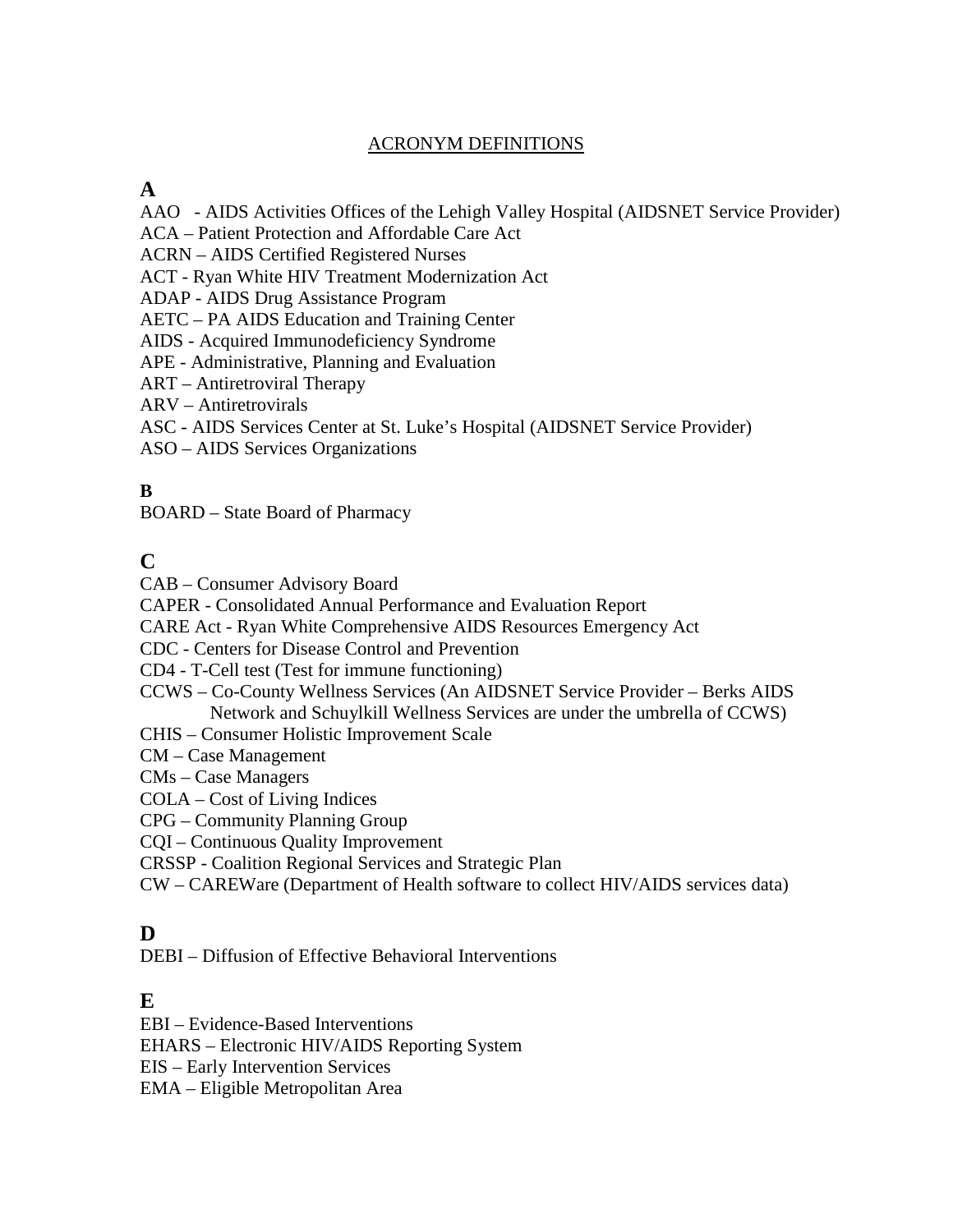EMSA – Emerging Metropolitan Statistical Area

#### **F**

FACT – Fighting AIDS Continuously Together FPL – Federal Poverty Level

### **G**

GPHE – Geriatic Periodic Health Exam

### **H**

HAART – Highly Active AntiRetroviral Therapy

HAB – HIV/AIDS Bureau

HAV – Hepatitis A

HBC – Hepatitis B

HC/PI – Health Communications and Public Information (A prevention/education service)

HCV – Hepatitis C

HIP – Health Insurance Premium and Cost Sharing Assistance

HI-V (Five) - AIDSNET Consumer Advisory Council

HIV - Human Immunodeficiency Virus

HOPWA - Housing Opportunities for Persons with AIDS

HPG – Pennsylvania HIV Planning Group

HPV – Human Papillomavirus

HRH – High-Risk Heterosexuals

HRSA - U.S. Health Resources and Services Administration

HUD - Department of Housing and Urban Development

#### **I**

IDG – Interventions Delivered to Groups (A prevention/education service)

IDI - Interventions Delivered to Individuals (A prevention/education service)

IDU - Intravenous Drug Users

IRRC – Pennsylvania Regulatory Review Commission

#### $\mathbf{L}$

LV – Lehigh Valley

## **M**

MA – Medical Assistance

MAI–TCE - Minority AIDS Initiative Targeted Capacity Expansion

MAWD – Medical Assistance for Workers with Disabilities

MCD – Minor Civil Division

MCO – Managed Care Organizations

MSM - Men who have sex with men

MUA – Medically Underserved Areas

MUP – Medically Underserved Population

MMWR – Morbidity and Mortality Weekly Report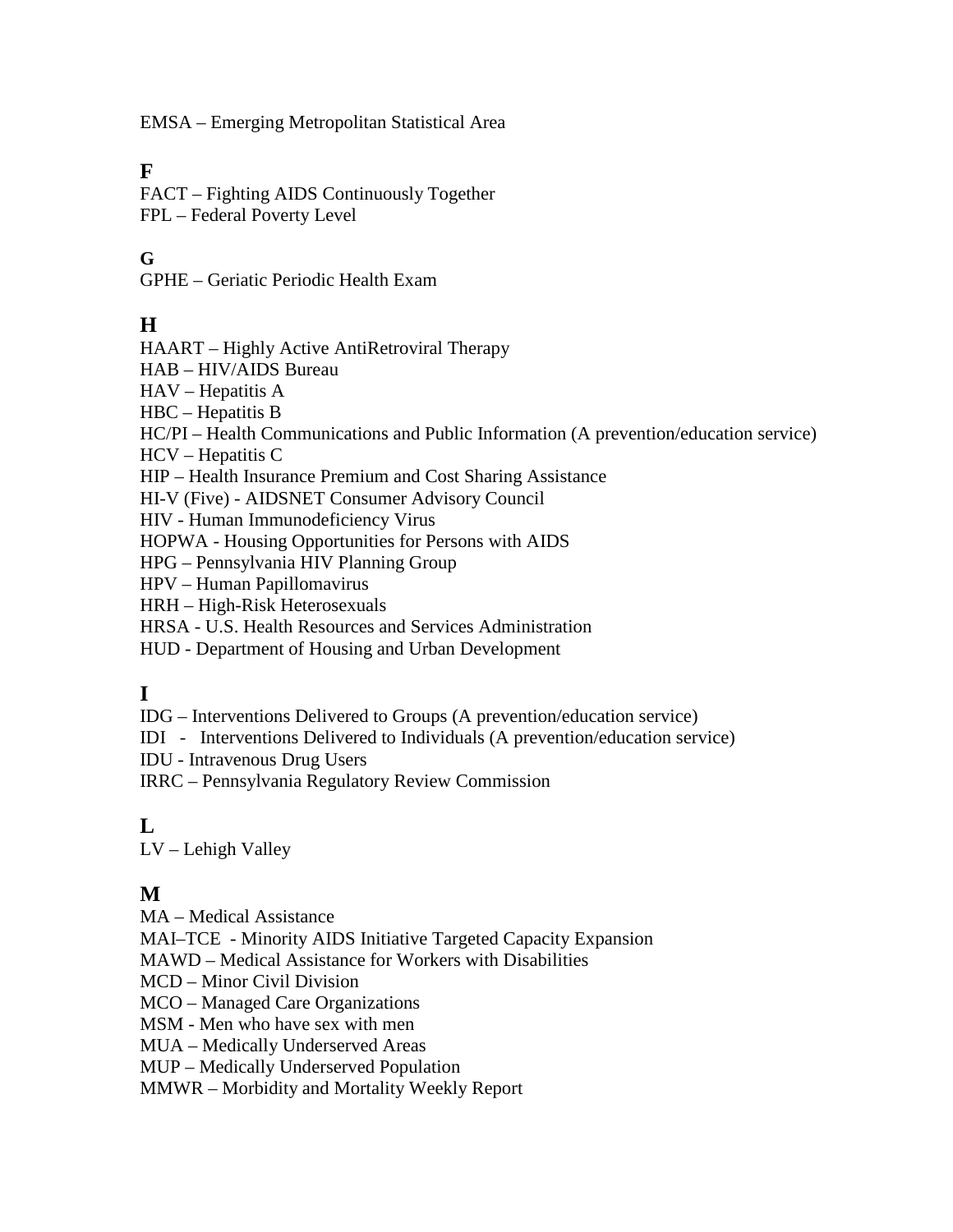### **N**

NHAS – National HIV/AIDS Strategy NMAC – National Minority AIDS Council NQC – National Quality Center

# **O**

OTC – Over the counter

### **P**

PA - Pennsylvania

PA-DOH – Pennsylvania Department of Health

PA-DOC – Pennsylvania Department of Corrections

PA-DPW - Pennsylvania Department of Public Welfare

PA-ETC – Philadelphia PA AIDS Education Training Center

PA-NEDSS – Pennsylvania version of the National Electronic Disease Surveillance System

PCP - Primary Care Physicians

PCRS – Partner Counseling and Referral Services

PHP – Permanent Housing Placement

PHS – Public Health Service

PIC – Prevention is Care (a CDC campaign targeting physicians)

PLWA – Person(s) Living With AIDS

PLWH - Person(s) Living With HIV

PM – Performance Measures

PrEP – Pre-Exposure Prophylaxis

PS – AIDSNET's Program Specialist

# **Q**

QI – Quality Improvement QM – Quality Management

# **R**

RFI - Request for Information RFP - Request for Proposals RW – Ryan White

# **S**

SAM - Self Assessment Module

SCP – Service Coordination Plan

SPBP - Special Pharmaceutical Benefits Program

SSD – Social Security Disability

SSI – Social Security Income

STI – Sexually Transmitted Infections

STRMU - Short-term Rent, Mortgage, and Utility Assistance